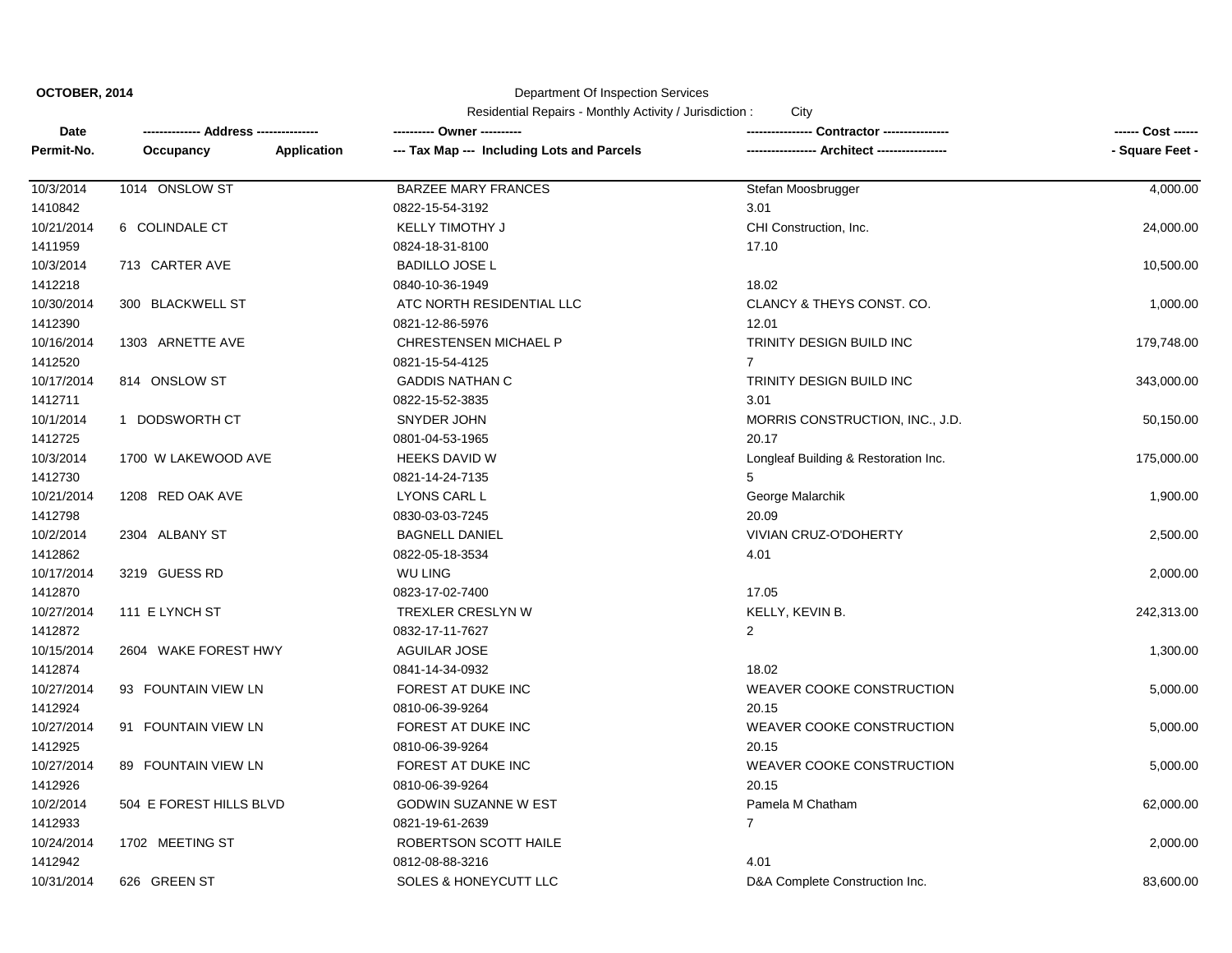# Department Of Inspection Services

| Date       |                       |                    | ---------- Owner ----------                |                                                      |                 |
|------------|-----------------------|--------------------|--------------------------------------------|------------------------------------------------------|-----------------|
| Permit-No. | Occupancy             | <b>Application</b> | --- Tax Map --- Including Lots and Parcels | ---------------- Architect ----------------          | - Square Feet - |
| 1412949    |                       |                    | 0822-16-93-1032                            | 3.02                                                 |                 |
| 10/9/2014  | 2219 ALBANY ST        |                    | ROBINSON NEIGHBORHOOD                      | W.D. OSBORNE GENERAL CONTRACTOR                      | 98,000.00       |
| 1412985    |                       |                    | 0822-05-18-1347                            | 4.01                                                 |                 |
| 10/15/2014 | 6721 GLEN FORREST DR  |                    | <b>FROSEN JANNE L</b>                      | <b>STEVEN DAMATO</b>                                 | 15,500.00       |
| 1413004    |                       |                    | 0708-03-32-9724                            | 20.12                                                |                 |
| 10/21/2014 | 3429 MEDFORD RD       |                    | <b>MEADORS PHILIP A</b>                    | BERINI, JOE F., CONST. CO.                           | 9,000.00        |
| 1413006    |                       |                    | 0812-07-69-7420                            | 17.05                                                |                 |
| 10/9/2014  | 409 CANAL ST          |                    | LIBBUS BISHARAH                            |                                                      | 9,850.00        |
| 1413008    |                       |                    | 0831-05-18-8407                            | 9                                                    |                 |
| 10/23/2014 | 301 NORTHWOOD CIR     |                    | CAPSTONE VENTURES LLC                      | Sustainable Building Solutions LLC dba Green Horizon | 15,000.00       |
| 1413009    |                       |                    | 0831-05-09-1935                            | 8.02                                                 |                 |
| 10/3/2014  | 408 TALL OAKS DR      |                    | KURZ THOMAS PATRICK JR                     | <b>Mike Adams Construction</b>                       | 9,250.00        |
| 1413020    |                       |                    | 0729-03-24-3353                            | 20.11                                                |                 |
| 10/3/2014  | 114 E UMSTEAD ST      |                    | KALALE VASANTH SIDDALINGASWAMY             |                                                      | 5,100.00        |
| 1413028    |                       |                    | 0821-16-82-4575                            | 13.01                                                |                 |
| 10/1/2014  | 116 E UMSTEAD ST      |                    | KALALE VASANTH SIDDALINGASWAMY             |                                                      | 7,500.00        |
| 1413029    |                       |                    | 0821-16-82-4575                            | 13.01                                                |                 |
| 10/15/2014 | 4031 TROTTER RIDGE RD |                    | <b>BERGER KENNETH W</b>                    | HOPPER CONSTRUCTION, INC.                            | 123,400.00      |
| 1413031    |                       |                    | 0719-03-02-9940                            | 20.18                                                |                 |
| 10/15/2014 | 1210 MAROON DR        |                    | <b>JUBILEE PROPERTIES LLC</b>              | <b>LCG Construction</b>                              | 26,000.00       |
| 1413032    |                       |                    | 0728-01-47-8753                            | 20.14                                                |                 |
| 10/3/2014  | 1308 HILL ST          |                    | DURHAM COMMUNITY LAND TRUSTEES             | <b>SAVANNA HOMES INC</b>                             | 5,025.00        |
| 1413034    |                       |                    | 0821-15-63-2990                            | $\overline{7}$                                       |                 |
| 10/15/2014 | 13 DONNYBROOK CT      |                    | STANTON JOHN C                             | Gregory Leathers                                     | 20,000.00       |
| 1413035    |                       |                    | 0728-03-41-7766                            | 20.13                                                |                 |
| 10/2/2014  | 1002 SCOUT DR         |                    | SELF-HELP VENTURES FUND                    | GRIFFIN, D.H., WRECKING                              | 1,000.00        |
| 1413056    |                       |                    | 0821-16-83-0132                            | 12.01                                                |                 |
| 10/7/2014  | 2802 FRIENDSHIP RD    |                    | <b>FRIEDMAN STEPHEN W</b>                  | HOWELL, JOHN E.                                      | 18,500.00       |
| 1413059    |                       |                    | 0801-04-94-7413                            | 20.17                                                |                 |
| 10/9/2014  | 1337 CLINTON RD       |                    | 242BUILDING LLC                            | <b>SALAS CONSTRUCTION</b>                            | 2,500.00        |
| 1413062    |                       |                    | 0830-04-91-4683                            | 20.14                                                |                 |
| 10/7/2014  | 2609 TANGLEWOOD DR    |                    | <b>SCHMITT JOHN W</b>                      | HR Creative Home Solutions, Inc.                     | 7,280.00        |
| 1413063    |                       |                    | 0801-04-92-8090                            | 20.17                                                |                 |
| 10/23/2014 | 1906 LEONARD DR       |                    | ZLAND COMPANY LLC                          | <b>BARRON COMPANY, LLC</b>                           | 100.00          |
| 1413066    |                       |                    | 0830-04-61-5558                            | 20.14                                                |                 |
| 10/24/2014 | 4159 DEEP WOOD CIR    |                    | CARPENTER MARSHA LYNN                      | George Browning                                      | 6,800.00        |
| 1413067    |                       |                    | 0810-17-12-5085                            | 20.16                                                |                 |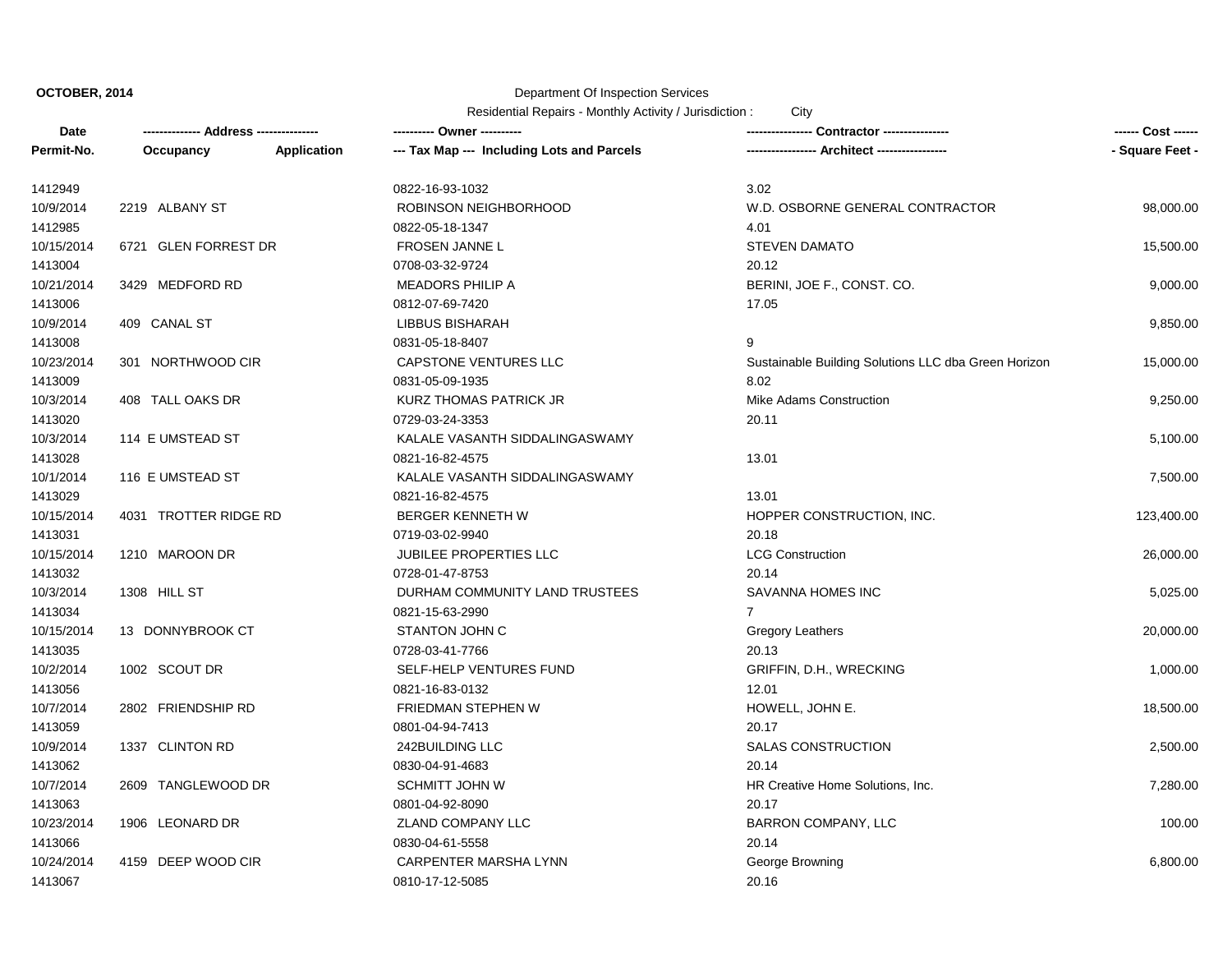# Department Of Inspection Services

| Date       |                       |             | ---------- Owner ----------                |                                                | ------ Cost ------ |
|------------|-----------------------|-------------|--------------------------------------------|------------------------------------------------|--------------------|
| Permit-No. | Occupancy             | Application | --- Tax Map --- Including Lots and Parcels | ---------------- Architect ----------------    | - Square Feet -    |
| 10/7/2014  | 8202 BUCK CROSSING DR |             | ROGERS MARTIN DALE                         | <b>CHAMPION WINDOW SIDING</b>                  | 18,339.00          |
| 1413076    |                       |             | 0718-03-31-5553                            | 20.12                                          |                    |
| 10/8/2014  | 2502 AZALEA DR        |             | <b>HACKNEY JERRY K</b>                     |                                                | 3,000.00           |
| 1413078    |                       |             | 0749-04-94-9234                            | 18.05                                          |                    |
| 10/7/2014  | 828 BURCH AVE         |             | CARDINAL INVESTMENT HOLDINGS               | Longleaf Building & Restoration Inc.           | 210,000.00         |
| 1413080    |                       |             | 0821-06-48-6319                            | 5                                              |                    |
| 10/24/2014 | 1108 SCHOLASTIC CIR   |             | PERRY MAURICE G                            | Home By Design, LLC                            | 17,000.00          |
| 1413081    |                       |             | 0717-01-39-7004                            | 20.12                                          |                    |
| 10/21/2014 | 2010 EASTWOOD DR      |             | <b>EGNACZAK RICHARD M</b>                  |                                                | 5,000.00           |
| 1413100    |                       |             | 0739-02-56-5219                            | 20.14                                          |                    |
| 10/9/2014  | 2725 PRINCETON AVE    |             | <b>BURCHETT GARY W</b>                     | <b>MAREK CUSTOM CARPENTRY</b>                  | 4,000.00           |
| 1413101    |                       |             | 0810-12-85-1908                            | 20.07                                          |                    |
| 10/9/2014  | 4 TAULTON CT          |             | <b>SCRUGGS MARYELLA D</b>                  | THD AT-HOME SERVICES, INC.                     | 9,110.00           |
| 1413103    |                       |             | 0800-01-27-4467                            | 20.17                                          |                    |
| 10/9/2014  | 936 CLARION DR        |             | AUCOIN WILLIAM ROBERT                      | THD AT-HOME SERVICES, INC.                     | 8,295.00           |
| 1413104    |                       |             | 0803-02-95-0546                            | 17.07                                          |                    |
| 10/10/2014 | 2027 W CLUB BLVD      |             | <b>EGGER DANIEL</b>                        | A.G. BUILDERS                                  | 35,010.00          |
| 1413106    |                       |             | 0822-09-25-2170                            | 4.01                                           |                    |
| 10/6/2014  | 104 N REYNOLDS AVE    |             | WYNN LEWIS D                               | FREEMAN & ASSOCIATES CONTRACTING GROUP         | 35,500.00          |
| 1413107    |                       |             | 0810-16-92-3950                            | 20.07                                          |                    |
| 10/9/2014  | 827 BURCH AVE         |             | <b>SHARP AARON</b>                         | A.G. BUILDERS                                  | 99,054.00          |
| 1413108    |                       |             | 0821-06-48-5176                            | 5                                              |                    |
| 10/9/2014  | 1601 ROSEDALE AVE     |             | <b>GOSLIN NEILL G</b>                      | A.G. BUILDERS                                  | 88,759.60          |
| 1413110    |                       |             | 0821-18-22-9232                            | 6                                              |                    |
| 10/14/2014 | 324 HALES WOOD RD     |             | LONG JOHNNY PAUL                           | HAROLD M. BARBER SR.                           | 26,200.00          |
| 1413111    |                       |             | 9797-02-98-2192                            | 20.12                                          |                    |
| 10/10/2014 | 225 STROLLING WAY     |             | <b>GREEN GUY H</b>                         | Gallo & Sons Construction                      | 12,900.00          |
| 1413113    |                       |             | 0709-02-88-0071                            | 20.18                                          |                    |
| 10/9/2014  | 115 BASSET HALL DR    |             | <b>COYLE RICHARD M</b>                     | <b>FREYS BUILDING &amp; REMODELING COMPANY</b> | 8,000.00           |
| 1413115    |                       |             | 0728-02-57-5817                            | 20.14                                          |                    |
| 10/28/2014 | 3 TAULTON CT          |             | CHEIFETZ IRA M                             | FREYS BUILDING & REMODELING COMPANY            | 13,000.00          |
| 1413116    |                       |             | 0800-01-27-7408                            | 20.17                                          |                    |
| 10/9/2014  | 3301 RANBIR DR        |             | SHILLER JAMES J                            | Sierra Structures, Inc.                        | 5,500.00           |
| 1413117    |                       |             | 0729-04-84-8018                            | 20.10                                          |                    |
| 10/30/2014 | 1120 GASTON MANOR DR  |             | MINTZ LAWRENCE E                           | WAKE REMODELING, LLC                           | 69,991.00          |
| 1413121    |                       |             | 0769-03-43-5845                            | 19                                             |                    |
| 10/23/2014 | 8 SILVER BIRCH CT     |             | <b>CHERRY H WAYNE</b>                      | Mongoven Building Company                      | 35,600.00          |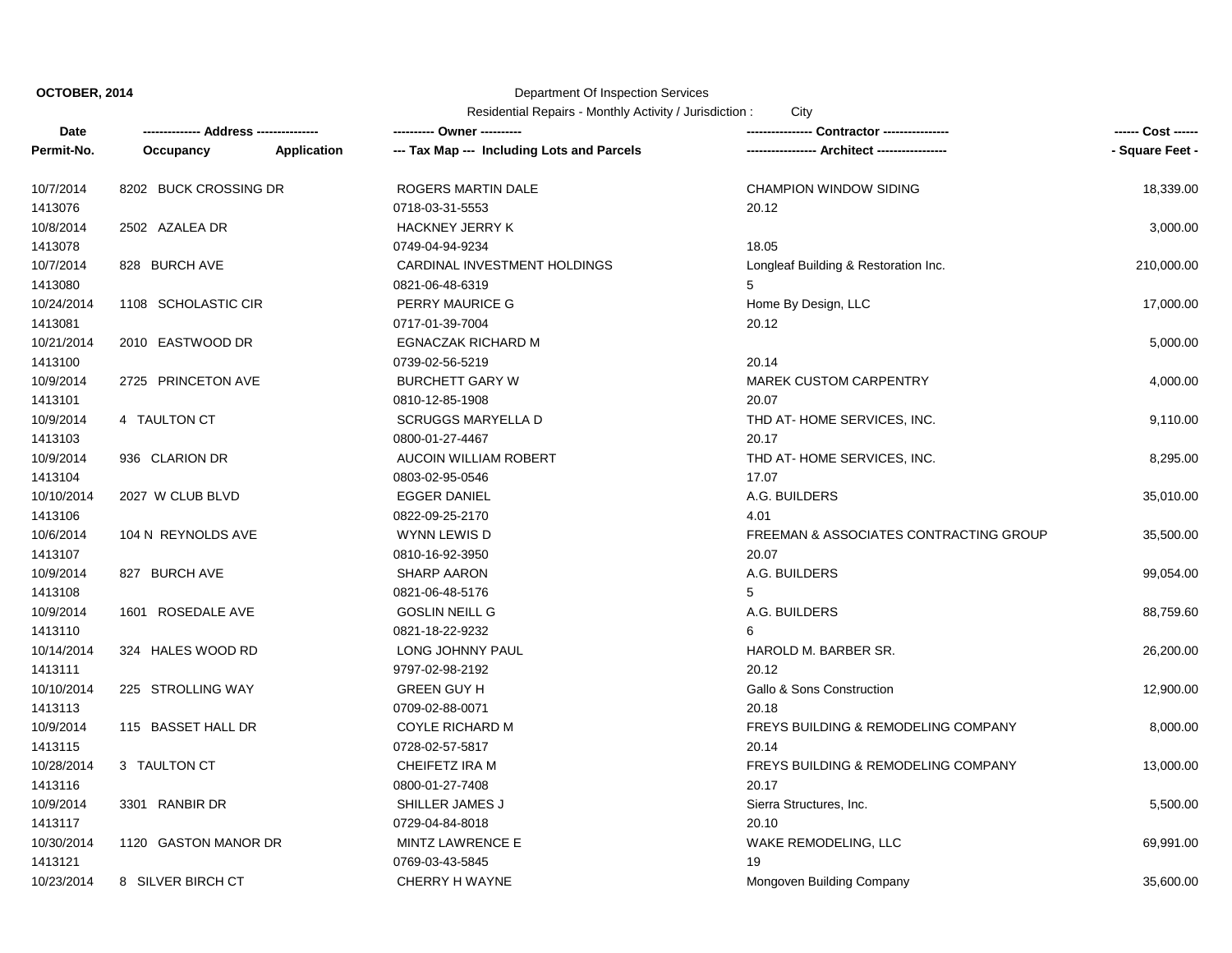# Department Of Inspection Services

| Date       | -------------- Address --------------- |             | ---------- Owner ----------                | <b>Contractor ----------------</b>  | ------ Cost ------ |
|------------|----------------------------------------|-------------|--------------------------------------------|-------------------------------------|--------------------|
| Permit-No. | Occupancy                              | Application | --- Tax Map --- Including Lots and Parcels |                                     | - Square Feet -    |
| 1413123    |                                        |             | 0708-03-44-7951                            | 20.12                               |                    |
| 10/13/2014 | 4708 CUMBERLAND DR                     |             | PATILLO LLOYD R                            | Imperiale, Jack Dennis              | 18,899.00          |
| 1413124    |                                        |             | 0802-02-68-7332                            | 17.06                               |                    |
| 10/10/2014 | 2615 GLENDALE AVE                      |             | <b>COGGINS LEE A</b>                       | <b>SIGN WORLD</b>                   | 24,600.00          |
| 1413131    |                                        |             | 0822-08-88-4067                            | 1.02                                |                    |
| 10/13/2014 | 2248 CRANFORD RD                       |             | LOWENHAUPT CHARLES A TRUSTEE               | Marcoplos Construction,             | 9,765.00           |
| 1413133    |                                        |             | 0811-12-85-7721                            | 6                                   |                    |
| 10/30/2014 | 4724 CARMEN LN                         |             | DE FLORA ELLEN                             | EVOLUTIONARY DECKING                | 27,937.00          |
| 1413136    |                                        |             | 0709-03-34-7584                            | 20.18                               |                    |
| 10/13/2014 | 3511 LOCHNORA PKWY                     |             | <b>BASTEN CHRISTOPHER</b>                  | THD AT-HOME SERVICES, INC.          | 9,970.00           |
| 1413145    |                                        |             | 0801-04-53-3874                            | 20.17                               |                    |
| 10/9/2014  | 1102 KENT ST                           |             | LETT JONATHAN E                            | RAM JACK LLC                        | 2,950.00           |
| 1413146    |                                        |             | 0821-14-34-5977                            | 5                                   |                    |
| 10/14/2014 | 2315 UNIVERSITY DR                     |             | <b>SERVENTI MATTHEW</b>                    | Iron Eagle Builders, Inc.           | 46,800.00          |
| 1413149    |                                        |             | 0821-18-30-3270                            | $\overline{7}$                      |                    |
| 10/9/2014  | 2408 WINTON RD                         |             | <b>WEEKS DANIEL L</b>                      | DISASTER ONE INC.                   | 38,541.00          |
| 1413151    |                                        |             | 0810-12-95-6111                            | 20.07                               |                    |
| 10/14/2014 | 5010 BRIDGEWOOD DR                     |             | <b>BELKHODE SUSHAMA</b>                    | Suresh Belkhode                     | 1,200.00           |
| 1413153    |                                        |             | 0719-02-75-8850                            | 20.11                               |                    |
| 10/9/2014  | 2509 CHAPEL HILL RD                    |             | LUDINGTON JAMES ROSS                       | AG Construction, L.L.C.             | 1,000.00           |
| 1413155    |                                        |             | 0811-20-92-6155                            | 6                                   |                    |
| 10/16/2014 | 207 S DRIVER ST                        |             | HABITAT FOR HUMANITY OF DURHAM             | HABITAT FOR HUMANITY OF DURHAM INC. | 75,000.00          |
| 1413164    |                                        |             | 0831-15-62-3923                            | 10.01                               |                    |
| 10/16/2014 | 12 SURREY LN                           |             | ROHRS GALE L                               | ACANTHUS CONSTRUCTION, LLC          | 48,000.00          |
| 1413165    |                                        |             | 0719-02-88-3841                            | 20.07                               |                    |
| 10/15/2014 | 2524 BONNIE BRAE RD                    |             | <b>WILSON DANELLE D</b>                    | <b>CMF Construction</b>             | 13,100.00          |
| 1413166    |                                        |             | 0759-03-13-0600                            | 18.05                               |                    |
| 10/14/2014 | 3711 STONEYBROOK DR                    |             | <b>KUNZ CHARLES T</b>                      | MEYERS, L.E. BUILDERS, INC.         | 135,900.00         |
| 1413173    |                                        |             | 0813-03-41-5356                            | 17.05                               |                    |
| 10/14/2014 | 1610 PEACE ST                          |             | HILL JENNIFER R                            |                                     | 2,705.00           |
| 1413174    |                                        |             | 0832-18-31-2945                            | $\overline{2}$                      |                    |
| 10/7/2014  | 2306 UNIVERSITY DR                     |             | POWELL CHRISTINE M                         | <b>MATRIX BUILDERS</b>              | 144,000.00         |
| 1413175    |                                        |             | 0821-18-30-6497                            | $\overline{7}$                      |                    |
| 10/17/2014 | 1810 CARNATION DR                      |             | <b>DESAI MAHESH M</b>                      | <b>CCR Construction</b>             | 5,200.00           |
| 1413178    |                                        |             | 0759-03-14-8881                            | 18.05                               |                    |
| 10/16/2014 | 1607 CRYSTAL CREEK DR                  |             | <b>GUSA ADEMBESA</b>                       | <b>CHAMPION WINDOW SIDING</b>       | 15,497.00          |
| 1413179    |                                        |             | 0815-04-70-3315                            | 16.04                               |                    |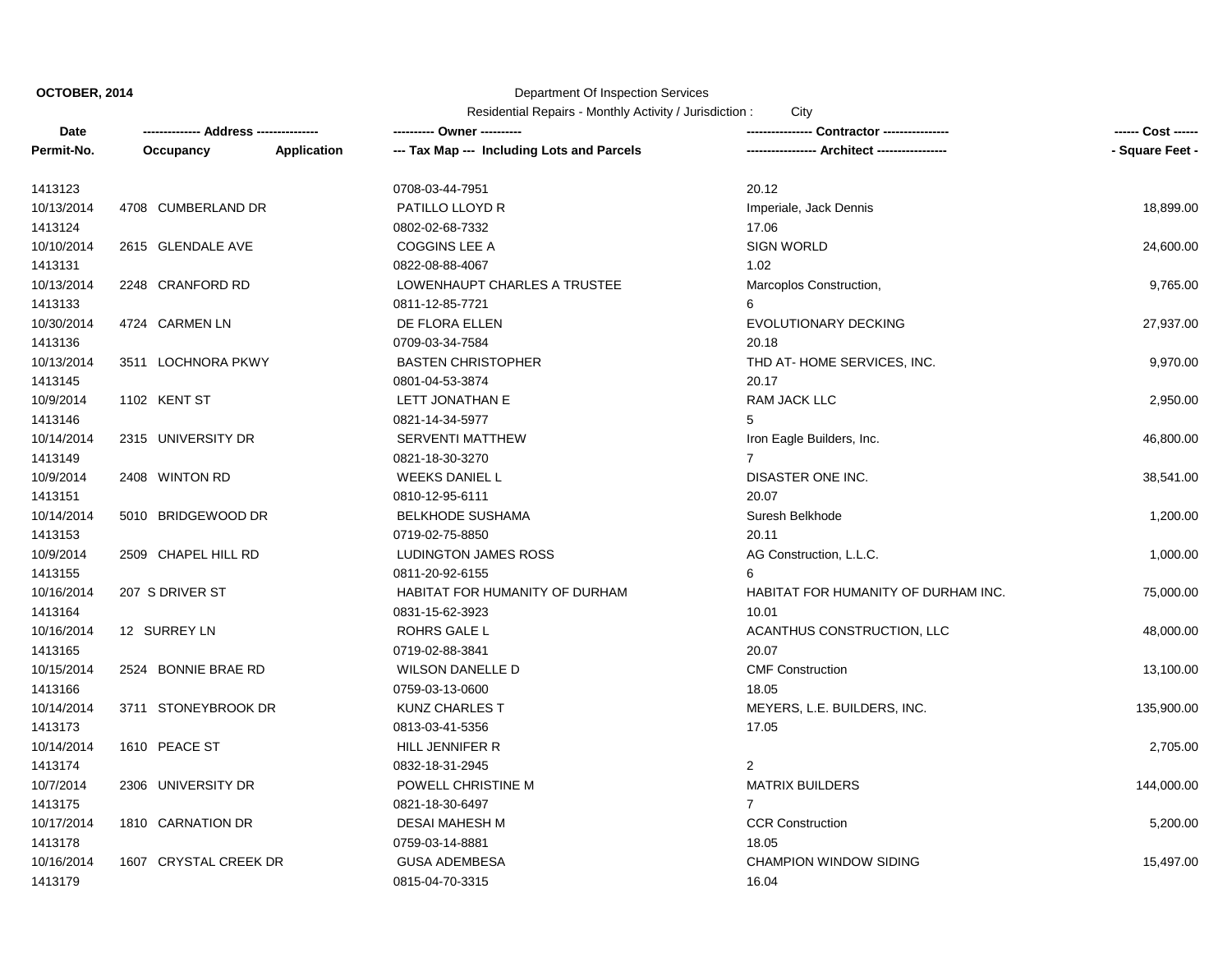# Department Of Inspection Services

| Date       |                    |             | ---------- Owner ----------                |                                             | ------ Cost ------ |
|------------|--------------------|-------------|--------------------------------------------|---------------------------------------------|--------------------|
| Permit-No. | Occupancy          | Application | --- Tax Map --- Including Lots and Parcels | ---------------- Architect ---------------- | - Square Feet -    |
| 10/24/2014 | 1507 ACADIA ST     |             | ALSTON RICHARD L                           | KENNETH LEE COMBS                           | 150,000.00         |
| 1413181    |                    |             | 0832-13-13-1719                            | $\overline{2}$                              |                    |
| 10/16/2014 | 2018 ENGLEWOOD AVE |             | ARMSTRONG JULIE LYNN                       | PARKER, DAVID R.                            | 200,000.00         |
| 1413187    |                    |             | 0822-14-24-6742                            | 4.01                                        |                    |
| 10/16/2014 | 2105 GREENWICH PL  |             | STEEL CHARLES L IV TRUSTEE                 | BERINI, JOE F., CONST. CO.                  | 55,000.00          |
| 1413191    |                    |             | 0813-03-34-2022                            | 17.05                                       |                    |
| 10/23/2014 | 4305 MYERS PARK DR |             | MCCOY RALPH C                              | BERINI, JOE F., CONST. CO.                  | 35,000.00          |
| 1413192    |                    |             | 0803-02-67-9153                            | 17.07                                       |                    |
| 10/16/2014 | 523 CLARION DR     |             | <b>CLEMENTS EDWIN B JR</b>                 | MCFARLAND, GLENN CLARK                      | 7,000.00           |
| 1413195    |                    |             | 0803-04-82-1981                            | 17.07                                       |                    |
| 10/21/2014 | 3613 RUGBY RD      |             | <b>GRAYSON DARE HOMES INC</b>              | <b>GRAYSON DARE HOMES, INC.</b>             | 22,000.00          |
| 1413198    |                    |             | 0719-02-45-9543                            | 20.08                                       |                    |
| 10/15/2014 | 3614 WESTOVER RD   |             | <b>GUNNELLS MICHAEL</b>                    | SCHREIBER CONSTRUCTION                      | 61,209.00          |
| 1413200    |                    |             | 0810-18-21-6128                            | 20.08                                       |                    |
| 10/14/2014 | 6 ABINGDON WAY     |             | PARRISH LARRY D                            |                                             | 7,400.00           |
| 1413202    |                    |             | 0718-02-57-3525                            | 20.11                                       |                    |
| 10/16/2014 | 308 E GEER ST      |             | SNAPTACTICS LLC                            | <b>BLAKE ALAN CARR</b>                      | 20,000.00          |
| 1413205    |                    |             | 0831-05-29-1985                            | 9                                           |                    |
| 10/14/2014 | 204 S BLACKNALL ST |             | PLUMMER ARTIS SR                           | Gary Wang                                   | 1,000.00           |
| 1413206    |                    |             | 0831-14-33-4498                            | 11                                          |                    |
| 10/16/2014 | 1826 E PAGE RD     |             | CROWE JOHN SCOTT                           | N. J. HOME IMPROVEMENTS                     | 3,000.00           |
| 1413207    |                    |             | 0759-01-26-4024                            | 20.10                                       |                    |
| 10/14/2014 | 4806 GARRETT RD    |             | <b>TICON PROPERTIES LLC</b>                | <b>TICON CONSTRUCTION LLC</b>               | 1,000.00           |
| 1413211    |                    |             | 0800-04-81-1612                            | 20.18                                       |                    |
| 10/14/2014 | 4812 GARRETT RD    |             | <b>TICON PROPERTIES LLC</b>                | <b>TICON CONSTRUCTION LLC</b>               | 1,000.00           |
| 1413212    |                    |             | 0800-04-81-3613                            | 20.18                                       |                    |
| 10/14/2014 | 4904 GARRETT RD    |             | <b>TICON PROPERTIES LLC</b>                | <b>TICON CONSTRUCTION LLC</b>               | 1,000.00           |
| 1413213    |                    |             | 0800-04-81-3306                            | 20.18                                       |                    |
| 10/17/2014 | 120 TRUSS WAY      |             | <b>JACKSON DEBORAH E</b>                   | CAROLINA YARDBARNS, LLC                     | 5,400.00           |
| 1413215    |                    |             | 0852-01-29-5373                            | 18.04                                       |                    |
| 10/16/2014 | 1618 JAMES ST      |             | <b>REID KENNETH L</b>                      | NEW BEGINNINGS OUTREACH CDC                 | 1,000.00           |
| 1413224    |                    |             | 0821-17-12-8357                            | 6                                           |                    |
| 10/17/2014 | 215 MALLARD ST     |             | <b>QUBIC LLC</b>                           | Qubic, LLC                                  | 10,000.00          |
| 1413230    |                    |             | 0831-05-18-0240                            | 8.02                                        |                    |
| 10/31/2014 | 310 N BRIGGS AVE   |             | JONES REGINOLD E                           | <b>DUKES PROPERTIES</b>                     | 24,500.00          |
| 1413239    |                    |             | 0831-11-75-1159                            | 10.02                                       |                    |
| 10/17/2014 | 810 S ROXBORO ST   |             | CALLIS CONTRACTORS INC                     | CALLIS CONTRACTORS, INC.                    | 10,000.00          |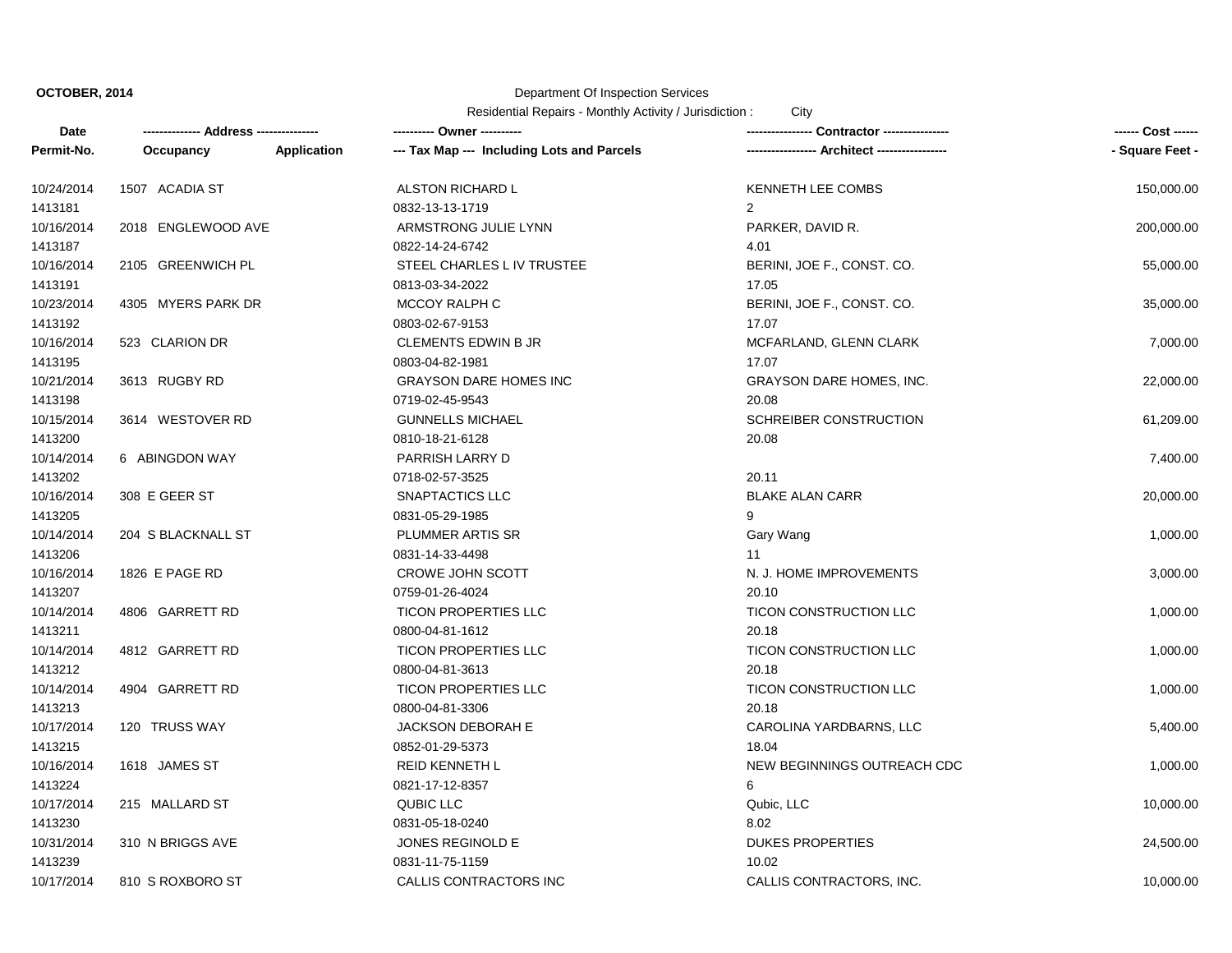# Department Of Inspection Services

| Date       |                     |             | --------- Owner ----------                 | Contractor ----------------              |                 |
|------------|---------------------|-------------|--------------------------------------------|------------------------------------------|-----------------|
| Permit-No. | Occupancy           | Application | --- Tax Map --- Including Lots and Parcels | - Architect ----------------             | - Square Feet - |
| 1413240    |                     |             | 0821-16-83-6783                            | 12.01                                    |                 |
| 10/17/2014 | 3 HORIZON CIR       |             | STOVER JOHN C                              | <b>HUTCH CONSTRUCTION</b>                | 15,500.00       |
| 1413241    |                     |             | 0804-02-66-3122                            | 16.04                                    |                 |
| 10/20/2014 | 2 WOODBINE CT       |             | <b>LEOPARDI FRANCIS VIII</b>               | The Bath Shop                            | 23,600.00       |
| 1413246    |                     |             | 0718-02-79-0774                            | 20.11                                    |                 |
| 10/21/2014 | 717 HOLLOWAY ST     |             | MINERVA INVESTMENT PROPERTIES              | MINERVA DESIGN & RENOVATION, LLC.        | 20,500.00       |
| 1413256    |                     |             | 0831-10-37-0183                            | 11                                       |                 |
| 10/27/2014 | 1308 N DUKE ST      |             | <b>WILLIAMS BECKY L</b>                    | New Carolina Concrete Constructors, Inc. | 5,000.00        |
| 1413257    |                     |             | 0822-16-83-0537                            | 3.02                                     |                 |
| 10/21/2014 | 3007 SURREY RD      |             | <b>IGNAR DIANE M</b>                       | MEYERS, L.E. BUILDERS, INC.              | 628,200.00      |
| 1413258    |                     |             | 0810-19-50-5039                            | 20.08                                    |                 |
| 10/27/2014 | 16 GANDHI DR        |             | KORTO ALICE N                              | Luther Mayo                              | 13,500.00       |
| 1413273    |                     |             | 0759-03-40-6732                            | 20.14                                    |                 |
| 10/27/2014 | 3010 DEVON RD       |             | <b>COOPERBERG MARICELA</b>                 | KRICHCO CONSTRUCTION, INC.               | 15,000.00       |
| 1413276    |                     |             | 0810-19-60-5804                            | 20.08                                    |                 |
| 10/23/2014 | 1314 CLARENDON ST   |             | <b>SCHMITZ ROBERT L</b>                    | <b>Phil Phillips</b>                     | 13,000.00       |
| 1413277    |                     |             | 0822-10-46-4220                            | 3.01                                     |                 |
| 10/23/2014 | 1314 CLARENDON ST   |             | <b>SCHMITZ ROBERT L</b>                    | <b>Phil Phillips</b>                     | 13,000.00       |
| 1413278    |                     |             | 0822-10-46-4220                            | 3.01                                     |                 |
| 10/27/2014 | 1112 STONEBRIDGE DR |             | ARMISTEAD WILLIAM T                        | ALUMINUM CO OF N.C.                      | 29,000.00       |
| 1413281    |                     |             | 0846-03-03-9625                            | 21                                       |                 |
| 10/27/2014 | 603 N DRIVER ST     |             | <b>LLOYD KEVIN GRAY</b>                    | THD AT-HOME SERVICES, INC.               | 2,925.00        |
| 1413295    |                     |             | 0831-11-55-7897                            | 10.01                                    |                 |
| 10/21/2014 | 4101 INDIGO DR      |             | <b>WYCHE BRANDON</b>                       | <b>RAM JACK LLC</b>                      | 1,300.00        |
| 1413298    |                     |             | 0800-01-36-9733                            | 20.17                                    |                 |
| 10/27/2014 | 14 LEITZEL CT       |             | <b>WARREN ELISABETH DIANE</b>              | Above and Beyond Contracting             | 4,000.00        |
| 1413299    |                     |             | 0728-03-41-8564                            | 20.13                                    |                 |
| 10/28/2014 | 1311 ANDERSON ST    |             | LEMM JOHN T                                | TRIANGLE ENTERPRISES, LLC                | 16,950.00       |
| 1413312    |                     |             | 0811-16-93-8756                            |                                          |                 |
| 10/27/2014 | 15 HEATH PL         |             | KIMBROUGH KENT PETERS                      | THE MAPLEWOOD BUILDING CO., LLC.         | 120,363.00      |
| 1413318    |                     |             | 0811-18-42-8162                            | 6                                        |                 |
| 10/30/2014 | 1808 PRITCHARD PL   |             | HAKEEM VENTURE GROUP LLC                   |                                          | 1,000.00        |
| 1413336    |                     |             | 0830-09-15-8707                            | 20.09                                    |                 |
| 10/30/2014 | 2126 SOVEREIGN ST   |             | OUTDOOR LIGHTING II INC                    | Outdoor Lighting II, Inc.                | 2,000.00        |
| 1413337    |                     |             | 0822-05-18-8919                            | 4.01                                     |                 |
| 10/30/2014 | 112 W LYNCH ST      |             | HEINZ JENNIFER G                           | ACANTHUS CONSTRUCTION, LLC               | 33,500.00       |
| 1413339    |                     |             | 0832-17-11-1648                            | $\overline{2}$                           |                 |